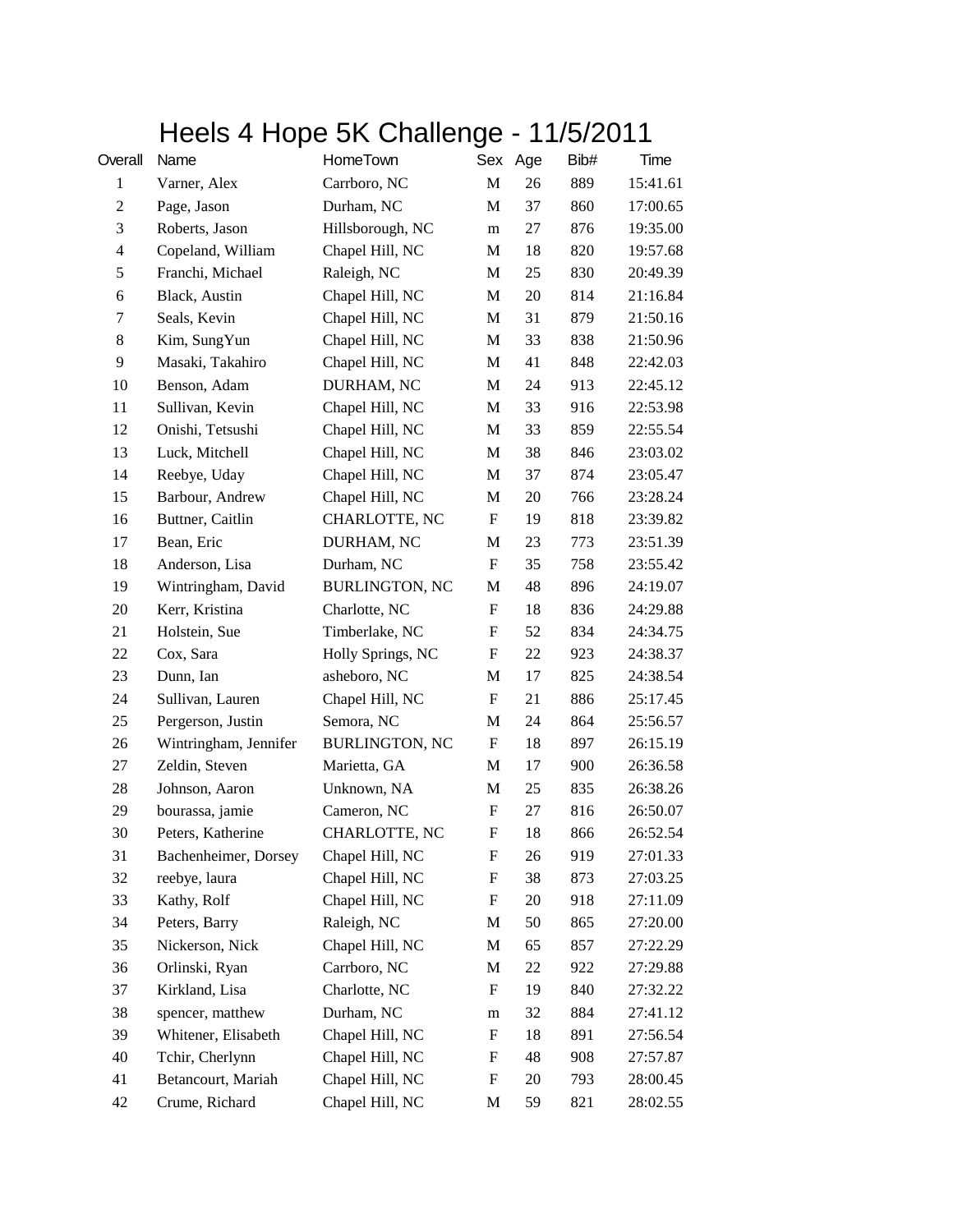| 43 | Bicksler, Leslie   | Chapel Hill, NC    | ${\bf F}$                 | 26               | 813 | 28:11.92 |
|----|--------------------|--------------------|---------------------------|------------------|-----|----------|
| 44 | Sullivan, Joanne   | Chapel Hill, NC    | M                         | 32               | 915 | 28:12.72 |
| 45 | Richards, Edward   | RALEIGH, NC        | M                         | 24               | 875 | 28:33.76 |
| 46 | Carlson, Laura     | DURHAM, NC         | $\boldsymbol{F}$          | 29               | 819 | 28:37.97 |
| 47 | FitzSimons, Rachel | Durham, NC         | $\boldsymbol{F}$          | 26               | 828 | 28:44.98 |
| 48 | DuBois, ANa        | Raleigh, NC        | $\boldsymbol{\mathrm{F}}$ | $28\,$           | 824 | 28:48.00 |
| 49 | O'Brien, Alexandra | Chapel Hill, NC    | F                         | 28               | 858 | 28:48.52 |
| 50 | McKee, Christopher | Durham, NC         | M                         | 36               | 849 | 29:04.25 |
| 51 | porter, lauren     | Chapel Hill, NC    | $\boldsymbol{F}$          | 22               | 870 | 29:09.87 |
| 52 | Franchi, Katherine | Raleigh, NC        | F                         | 19               | 829 | 29:34.00 |
| 53 | Evans, Tommie      | Semora, NC         | $\boldsymbol{\mathrm{F}}$ | 53               | 827 | 30:20.98 |
| 54 | Zeldin, Andrew     | Greensboro, NC     | M                         | 51               | 917 | 30:25.32 |
| 55 | Millard, Charles   | Greenville, NC     | M                         | 52               | 852 | 30:26.69 |
| 56 | Pergerson, Beth    | Semora, NC         | $\boldsymbol{F}$          | 23               | 863 | 30:29.05 |
| 57 | Whitfield, Anna    | Hurdle Mills, NC   | F                         | 25               | 893 | 30:30.39 |
| 58 | Unknown, Unknown   | Unknown, NA        | $\mathbf U$               | $\boldsymbol{0}$ | 914 | 30:36.58 |
| 59 | Williams, Collin   | Milton, GA         | M                         | 18               | 894 | 30:38.63 |
| 60 | Unknown, Unknown   | Unknown, NA        | $\mathbf U$               | $\boldsymbol{0}$ | 912 | 30:46.30 |
| 61 | Gilliam, Teri      | Timberlake, NC     | $\boldsymbol{F}$          | 45               | 831 | 31:10.36 |
| 62 | Kersting, Jessica  | Chapel Hill, NC    | $\boldsymbol{F}$          | 20               | 837 | 31:21.80 |
| 63 | Woods, Brittany    | Mebane, NC         | F                         | 19               | 898 | 31:40.42 |
| 64 | Adkin, Clare       | DURHAM, NC         | M                         | 68               | 496 | 32:16.43 |
| 65 | mcneill, christy   | Broadway, NC       | ${\bf F}$                 | 37               | 851 | 32:23.53 |
| 66 | Whitener, John     | asheboro, NC       | M                         | 48               | 892 | 32:32.77 |
| 67 | Sampson, Tina      | Greensboro, NC     | F                         | 38               | 877 | 32:56.11 |
| 68 | Raymer, Kyle       | Virginia Beach, VA | M                         | 40               | 872 | 32:59.04 |
| 69 | Powers, Bill       | Carrboro, NC       | M                         | 77               | 920 | 33:01.96 |
| 70 | Soltner, Gene      | Virginia Beach, VA | M                         | 52               | 883 | 33:13.79 |
| 71 | Nicholson, Liz     | Chapel Hill, NC    | $\boldsymbol{F}$          | 20               | 855 | 33:15.10 |
| 72 | Evans, Steve       | Semora, NC         | M                         | 43               | 826 | 33:44.37 |
| 73 | Long, Tracey       | Roxboro, NC        | M                         | 54               | 845 | 33:44.54 |
| 74 | bell, gerald       | Chapel Hill, NC    | M                         | 74               | 792 | 34:58.40 |
| 75 | Welch, Lena        | Chapel Hill, NC    | $\boldsymbol{\mathrm{F}}$ | 18               | 890 | 34:59.34 |
| 76 | lohr, chuck        | Chapel Hill, NC    | M                         | 58               | 843 | 35:29.90 |
| 77 | Long, Kristen      | Roxboro, NC        | ${\rm F}$                 | 31               | 844 | 35:36.23 |
| 78 | Gray, Shirley      | Unknown, NA        | F                         | 53               | 921 | 35:41.47 |
| 79 | Boraski, Ashley    | Chapel Hill, NC    | $\boldsymbol{F}$          | 21               | 815 | 35:46.71 |
| 80 | Adkin, Blake       | DURHAM, NC         | M                         | 32               | 495 | 36:06.30 |
| 81 | Perez, Eileen      | Mebane, NC         | ${\rm F}$                 | 38               | 862 | 36:13.37 |
| 82 | Parks, Daniel      | Carrboro, NC       | M                         | 55               | 861 | 36:45.16 |
| 83 | Harris, Jane       | Chapel Hill, NC    | $\boldsymbol{\mathrm{F}}$ | 26               | 833 | 37:58.04 |
| 84 | Smith, Ben         | Raleigh, NC        | M                         | 26               | 882 | 38:34.76 |
| 85 | Tung, Yik          | Chapel Hill, NC    | M                         | 19               | 888 | 39:01.34 |
| 86 | Piscitelli, Sarah  | Summerfield, NC    | ${\rm F}$                 | 19               | 869 | 40:51.70 |